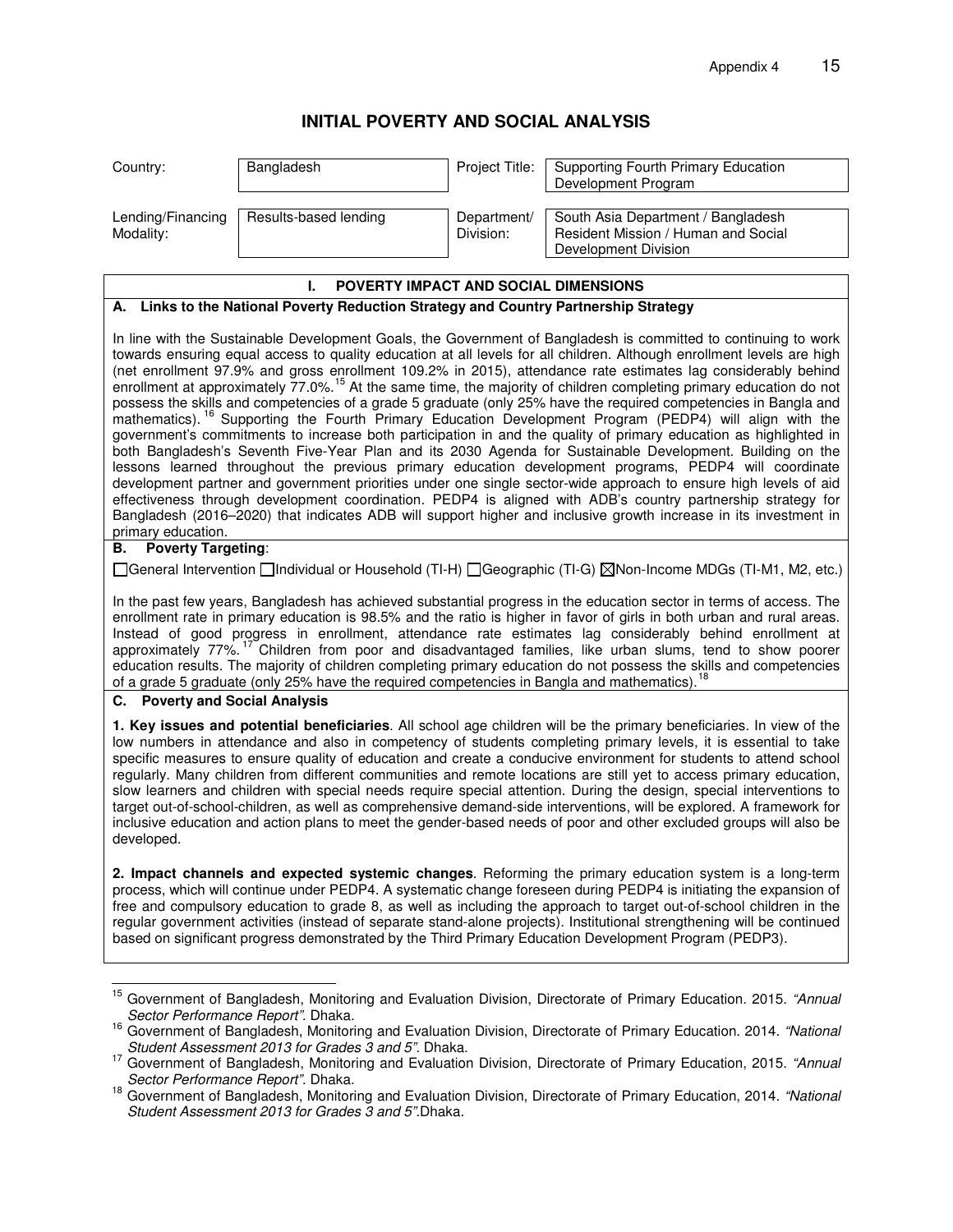**3. Focus of (and resources allocated in) the PPTA or due diligence**. The PPTA will help in designing the proposed ADB support as a results-based loan. Poverty and gender concerns will be factored in while undertaking the technical and safeguards assessment of PEDP4. See section VI.

#### **II. GENDER AND DEVELOPMENT**

1. What are the key gender issues in the sector/subsector that are likely to be relevant to this project or program?

Gender equality in enrollment at the primary level has been achieved. Parity in the proportion of female teachers has also been achieved in government primary schools. But educational attainment and drop-out for girls are important issues. Girls' education as a means to women's empowerment is not widely shared yet. Early marriage is still prevalent in Bangladesh. Education of girls in remote locations, from different excluded groups is discouraged. Girls' are often used as supporting workforce at the households that hinders their educational achievements. At times, girls are discouraged to attend schools due to social insecurity and perceived poverty more than actual poverty. In some areas, more girls are in schools than boys. There is a need to identify these areas and take measures to ensure that all boys of school age attend the schools. Gender equality in the teaching force in government primary schools has been achieved but efforts are needed to promote women's participation in other schools and in education management.

2. Does the proposed project or program have the potential to make a contribution to the promotion of gender equity and/or empowerment of women by providing women's access to and use of opportunities, services, resources, assets, and participation in decision making?  $\boxtimes$  Yes  $\Box$  No Please explain. assets, and participation in decision making?  $\boxtimes$  Yes

A gender action plan will be prepared during the design of the program. This plan will be part of the overall sectorwide approach arrangements. A gender specialist is foreseen to be recruited by one of the other development partners and the ADB team will collaborate with the gender specialists from other development partners, the consultant, and the implementing agency during the design.

3. Could the proposed project have an adverse impact on women and/or girls or widen gender inequality?  $\Box$  Yes  $\boxtimes$  No Please explain

The program will support equitable inclusive quality education. Currently girls' enrollment is better than boys, more women are teacher then men, with a designated quota for female teachers.

4. Indicate the intended gender mainstreaming category:

 $\boxtimes$  GEN (gender equity)  $\Box$  EGM (effective gender mainstreaming)

 $\Box$  SGE (some gender elements)  $\Box$  NGE (no gender elements)

#### **III. PARTICIPATION AND EMPOWERMENT**

1. Who are the main stakeholders of the project, including beneficiaries and negatively affected people? Identify how they will participate in the project design.

The initial stakeholder is the Government of Bangladesh. The Ministry of Primary and Mass Education will be the executing ministry and the Directorate of Primary Education will implement the program. The Bureau of Non-Formal Education, other government ministries, and agencies will also be involved. The Local Government Engineering Department will be responsible for infrastructure development activities. Interested development partners are supporting the government in designing and subsequent implementation phase. Partnership arrangements will be determined to establish effective engagement of nongovernment organizations in ensuring education for various excluded groups.

2. How can the project contribute (in a systemic way) to engaging and empowering stakeholders and beneficiaries, particularly, the poor, vulnerable and excluded groups? What issues in the project design require participation of the poor and excluded?

Different types of consultation and participation will be undertaken at different levels. During the design, continuous dialogue and collaboration in a planned manner with the development partners and various government ministries and departments will be maintained to develop and agree on a macro level framework and coverage of the proposed program. At the community level, consultation and workshops will be held for (i) social, gender, and environmental assessments; (ii) assessment of the requirements for inclusive education; and (iii) developing action plans and strategies.

3. What are the key, active, and relevant civil society organizations in the project area? What is the level of civil society organization participation in the project design? (H)Information generation and sharing (H)Consultation (H)Partnership (H)Collaboration

The national NGOs are organized in the Campaign for Popular Education and the international NGOs in the I-NGO forum, and have a chair. Both the Campaign for Popular Education and the chair of the I-NGO forum are actively participating in the design, they will join the missions. For specific topics, more intense collaborations are foreseen, for example on the design of the out-of-school children approach, and further strengthening of the government-NGO guidelines for implementing pre-primary education, which was developed under PEDP3.